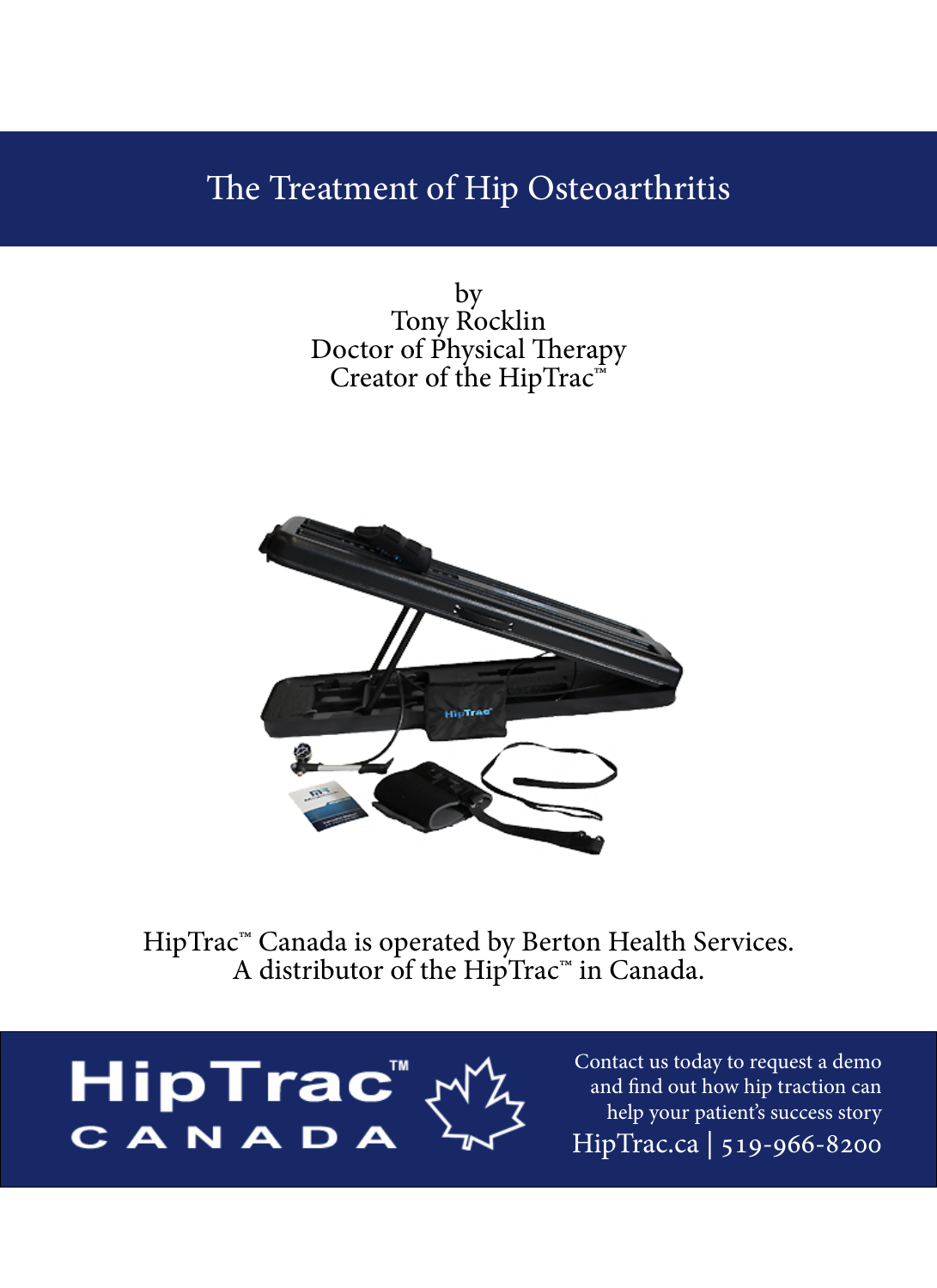# What is Hip Osteoarthritis?

Osteoarthritis (OA), also known as osteoarthrosis or degenerative joint disease (DJD), is a disorder of the joints caused by progressive loss of hyaline cartilage, sclerosis of subchondral bone, and the formation of bone spurs and cysts at the margins of the joint.<sup>1,6,9,11,17,22,42</sup> OA of the hip joint occurs between and around the head of the femur and the acetabulum of the .pelvis



# How big of a problem is it?

OA is the most frequent cause of musculoskeletal disability in developed countries and one of the most common causes of disability resulting in limited activities of daily living in the general adult population.<sup>9,22,27</sup> In addition to the individual's personal pain and disability, OA has a huge financial impact on both the individual and the federal health care system as a whole. In the United States alone, it is estimated that the number of individuals with OA in any part of the body will increase from 43 to 60 million by 2020, resulting in an estimated cost of over 100 billion healthcare dollars per year.  $4,8,34,44$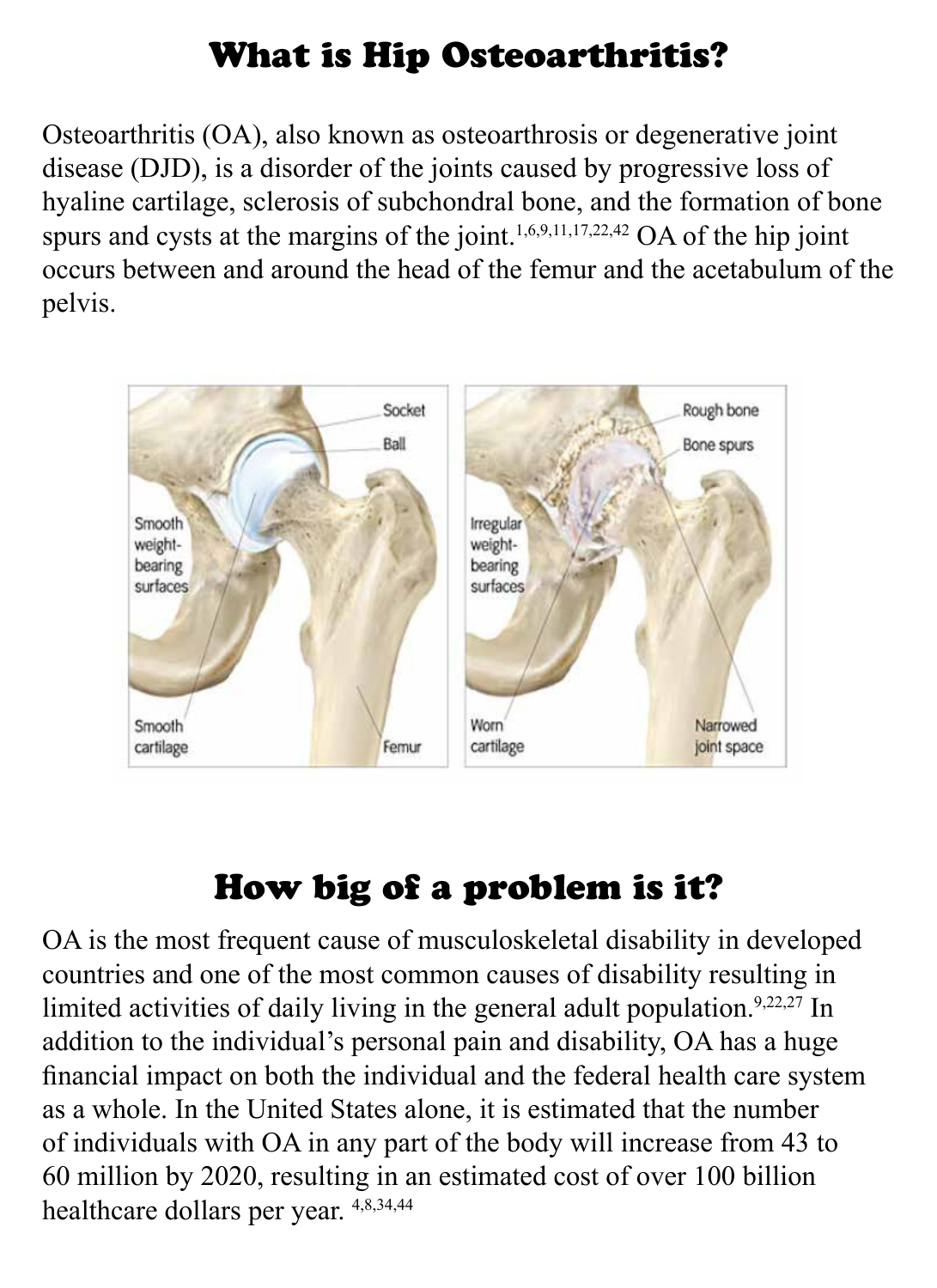Studies investigating prevalence of Hip OA, specifically, have cited between 10-25% in aging populations and 0.7 to 4.45% of the population overall. 5,6,12,23,25,31,39 A systematic review by Dagenais et al in 2009, yielded 23 studies reporting 39 estimates of overall prevalence ranging from 0.9% to 27% of populations with a mean of 8.0% and a standard deviation of 7.0%.<sup>9</sup> According to research presented at the 2006 American College of Rheumatology annual meeting, about 25% of Americans can expect to develop osteoarthritis of the hip during their lifetime.<sup>2</sup> Based on this research and the age and population of our country, there are between 18-24 million individuals suffering from some form of personal disability related to hip osteoarthritis.

The prevalence of Hip OA is rising dramatically and expected to continue to rise sharply in the next 20-30 years. Reasons for this dramatic increase stem from the aging of large groups of the population including the "baby boomers", people living much longer with higher expectations and the increase of obesity rates among western populations.<sup>6,9,32</sup> Iorio et al. found that obese individuals suffered twice the rate of hip and knee arthritis as compared to adults with healthy body weight. Nearly 32% of obese adults have arthritis, as opposed to 16% of those of normal weight and 22% of people who are overweight but not obese.<sup>21</sup>

# What are the Signs and Symptoms?

The physical signs and symptoms of Hip OA are significant and occur as a result of the secondary changes to the joint. These secondary changes include, but are not limited to, capsular restriction, loss of mobility at the joint, weakness and tightness of surrounding musculature, increased pressure within the joint, general de-conditioning, loss of balance and proprioception, and an overall increase in stress on surrounding joints including the knee, pelvis, and lumbar spine. As the OA progresses, many individuals will eventually have intolerable pain, lose their overall functional ability, independence, and quality of life.

The social and economic effects of Hip OA on the individual, and society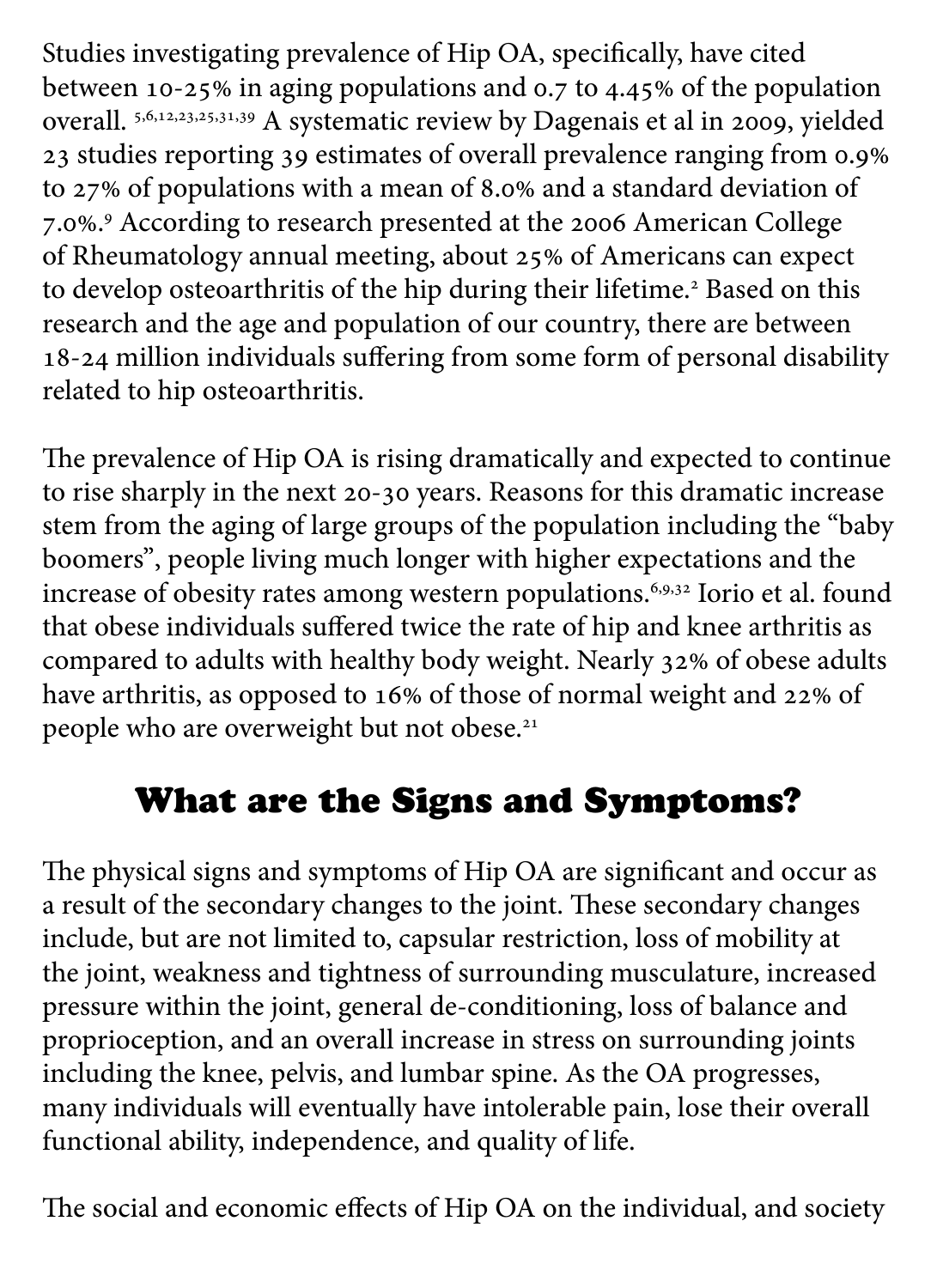as a whole, may be just as significant as the physical signs and symptoms. Overall, OA is the sixth leading contributor worldwide to total years lost to disability, or disability adjusted life years (DALYs).<sup>4</sup> The direct and indirect societal costs attributable to OA are enormous. For example, individuals with OA are more likely to reduce work hours or stop working all together resulting in lost wages and income. Older adults with symptomatic arthritis report greater medical utilization and health care costs compared with people not reporting arthritis.<sup>38</sup> Individuals with hip OA lose interest in participating in some of the most common leisure activities such as walking with friends, going to a dinner party, and engaging socially in fear of the pain involved. Rates of depression are higher in individuals with long-<br>standing pain and loss of overall function.<sup>28,29</sup>

## What can we do about it?

### **The Old Approach:**

There is no cure for OA and it continues to progress throughout one's life. So what can we do about it? The good news is that there are treatments for the secondary changes that occur with OA. As stated earlier, it is these secondary changes that directly cause the pain, loss of function, and decreased quality of life.

The traditional model of medical treatment of OA included pharmaceuticals/medications, exercise, weight management, and waiting for it to get painful enough to warrant surgical intervention. Medications can be used to manage pain and inflammation, but they do not restore strength, flexibility, proprioception, and joint mobility; the root causes to the pain and functional disability in the individual. They also become very expensive and carry their own risks generally associated with long term use such as gastrointestinal bleeding, cardiovascular disease, and addiction.<sup>16</sup>

Many studies have shown that non-pharmacological treatment options, such as therapeutic exercise programs, can be very effective and emphasized<sup>6,7,14,15,16,18,30,33,35,41,45</sup> Therapeutic Exercise, when used alone,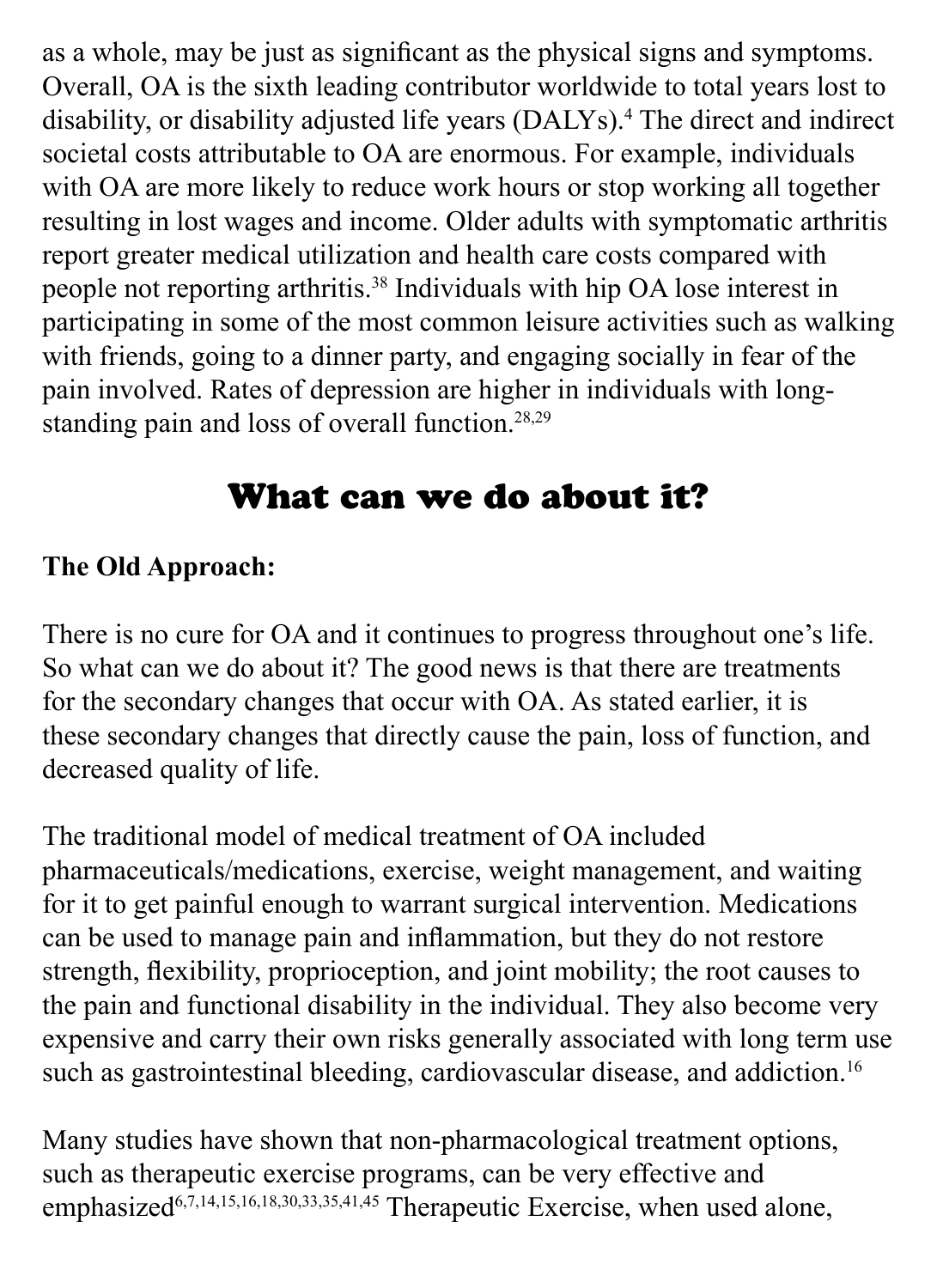has been found to help biomechanically unload intra-articular pressure from within the hip joint leading to decreased pain response. This unloading occurs through improved flexibility, increased strength, and decreased overall weight of the individual.

However, utilization of commonly recommended self-management strategies such as exercise and weight loss have demonstrated questionable compliance among patients and clinicians alike.<sup>20,37,46</sup> If many studies have proven these effective, why would compliance and referral by physicians be so poor?

One important reason for this poor compliance begins with one of the most significant secondary effects of Hip OA which is a progressive Capsular Pattern of Restriction. The hip joint is surrounded by a deep connective tissue called the joint capsule. The joint capsule, in addition to ligaments, helps to stabilize and control the range of motion of the hip joint. As hip OA progresses, the joint capsule becomes inflamed and very tight causing the femoral head to migrate superiorly and severely restricting normal movement of the hip. This capsular tightening and loss of range of motion increases pressure within the joint which causes immediate increased pain.

Many individuals show poor compliance with an exercise program because of the progression of the capsulitis or pain and joint restriction by the capsular tissue. The exercises cannot specifically target the progressive capsular restriction. The pain becomes so great that they are not able to tolerate exercise to lose weight, improve flexibility, and improve biomechanical strength as prescribed to them. The OA continues to progress, causing more pain and disability, until finally the person cannot tolerate it any further and they seek total hip replacement surgery.

#### **The Current Approach:**

Newer studies that have investigated the combination of manual therapy techniques, focusing on increasing capsular mobility of the hip, and therapeutic exercise have shown excellent results.<sup>6, 8,17,19,26</sup>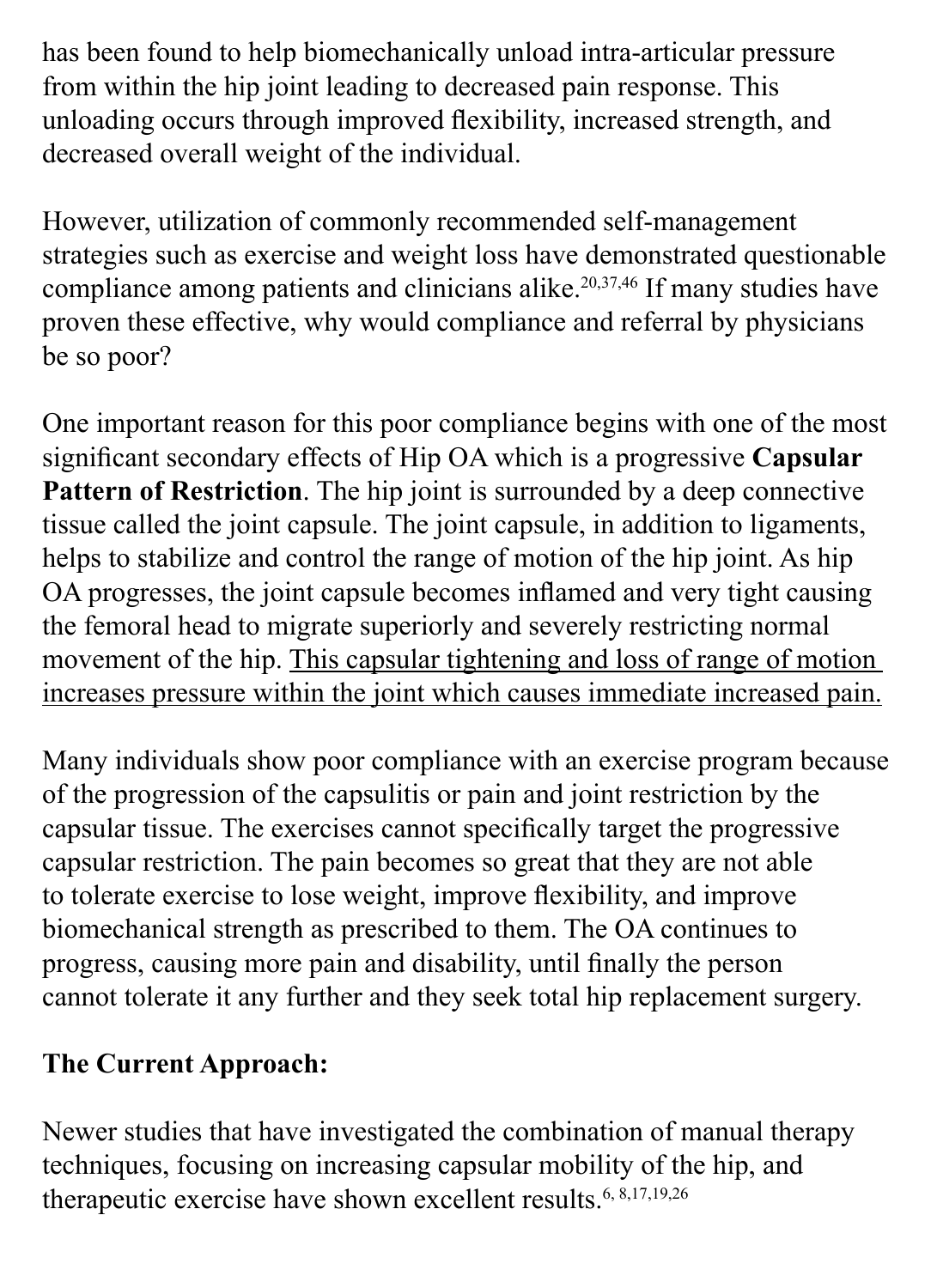Manual therapy techniques are defined as those in which a medical provider, such as a physical therapist, osteopathic physician, or chiropractor, perform skilled hand movements intended to improve tissue extensibility, increase range of motion, induce relaxation, mobilize or manipulate soft tissues and joints, modulate pain, and reduce soft tissue swelling, inflammation, or restriction.3 There are a variety of manual therapy techniques that target the hip joint capsule with the goal of increasing its extensibility (See Figures 1,2 below).

The first and most widely used manual therapy technique to improve general hip joint capsular mobility and decrease pain immediately is termed Long Axis Hip Traction.<sup>6, 10,17,19,40,42</sup> The patient is lying supine while the practitioner grasps the patient's leg near the ankle. The practitioner then places the leg in approximately 15-30 degrees of flexion, 30 degrees of abduction and slight external rotation for the most relaxed position of the hip joint. The practitioner then begins to pull at a certain force to distract the hip joint, stretch the joint capsule, and decrease intraarticular pressure.

This technique immediately decreases pain and begins the process of increasing hip joint capsule extensibility, leading to decreased pressure within the joint, increased range of motion, and relaxation of surrounding muscles. Alternating varying amounts of compression and decompression are also thought to be one of the mechanisms by which lubrication is enhanced within the joint. This technique is followed by many other specific techniques performed by the practitioner to target specific parts of the joint capsule and surrounding soft tissues of the hip joint. It is important to note that greatest benefit will come from combining all of these joint and soft tissue techniques, not just long axis traction. Long Axis traction is the first technique used because of its immediate pain relief and general capsular stretching. Oftentimes the patient will not tolerate more specific directional techniques initially.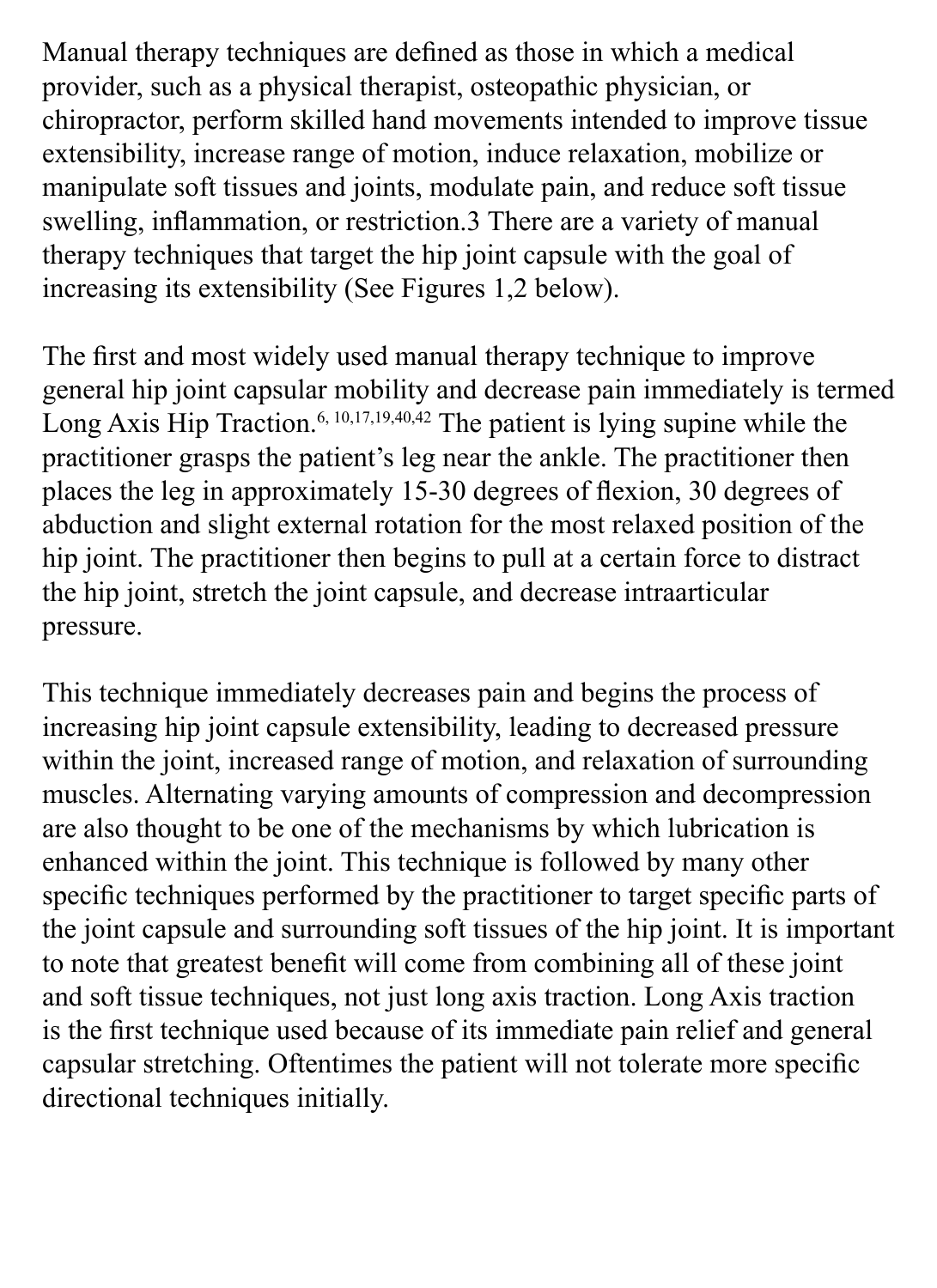

(Figure 1,2: Physical Therapist performing Hip Long Axis Traction and Belt Lateral Distraction)

Combining manual therapy with specific therapeutic exercises shows the greatest promise for conservative treatment of the secondary effects of hip osteoarthritis. By increasing the patient's mobility and decreasing their pain, they are better able to perform their long-term exercise routine for decreased weight, increased flexibility, and increased biomechanical strength. These conservative measures can decrease the need for medications, improve patient morale, improve functionality, and most of all, improve quality of life.

Even though conservative treatment does not prevent surgery, the common belief is that if you can lose weight, gain strength and keep moving, you have a greater chance of delaying surgery until it is absolutely necessary. Every 6 months you can delay surgery is another 6 months of improved surgical techniques, surgical experience, improved surgical components and cost savings by the patient and the insurance company.

Individuals with hip OA, who seek conservative care such as physical therapy, usually receive manual therapy, exercise instruction, and education  $1-2x$  per week for 3-8 weeks depending on their specific level of dysfunction. Manual therapy is most effective by accumulating the effects of one treatment on another consistently. It is similar to how an antibiotic medication works on an infection. In order to effectively eliminate the infection, the person must consistently, and for the entire duration, take the antibiotic medication. Likewise, one session of mobilization on the hip joint is ineffective for mobility change, but by accumulating the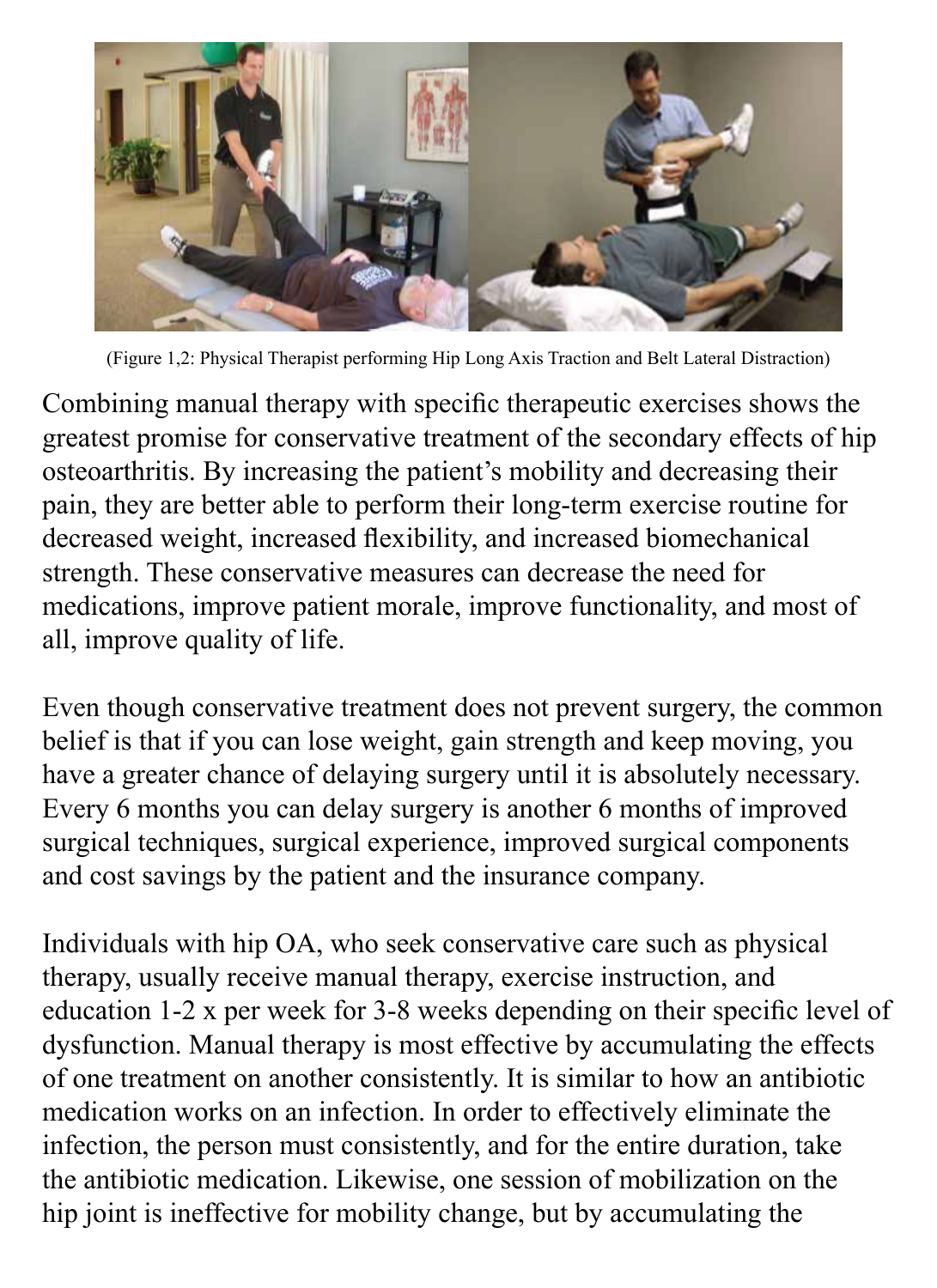treatments consistently for a certain period of time, it has longer term .effects

After discharge from a formal treatment program, the individuals are instructed to continue exercising to maintain their mobility, strength, and appropriate weight loss as possible. We know that hip OA is progressive and their hips will eventually begin to worsen despite their best efforts. Many individuals can maintain an improved quality of life for at least 6 months and some longer following discharge.<sup>17</sup> They may also return for annual re-assessments to ensure that they are maximizing their functionality and quality of life. In this way, an individual can work to more comfortably delay total hip replacement for as long as possible.

# What are the costs of NOT providing conservative care?

Manual therapy and therapeutic exercise are covered expenses under health insurance plans and are far less expensive than the overall costs associated with NOT providing this care. In other words, by NOT treating the hip OA with manual therapy and therapeutic exercise:

1. Patient will be in more pain requiring more costly and risky medication.

2. Medication side-effects can lead to expensive treatments related to gastrointestinal disorders, cardiovascular problems, and/or addiction.

**3.** Patient will worsen in overall fitness and conditioning potentially leading to more expensive treatments related to diabetes, obesity, heart disease, cancer, or stroke.

4. Psychosocial costs of not participating in life activities and socializing including lost wages from inability to work and treatment of depression.

5. Progression of physical weakening, capsular restrictions and inability to move normally resulting in advancing degenerative changes around hip and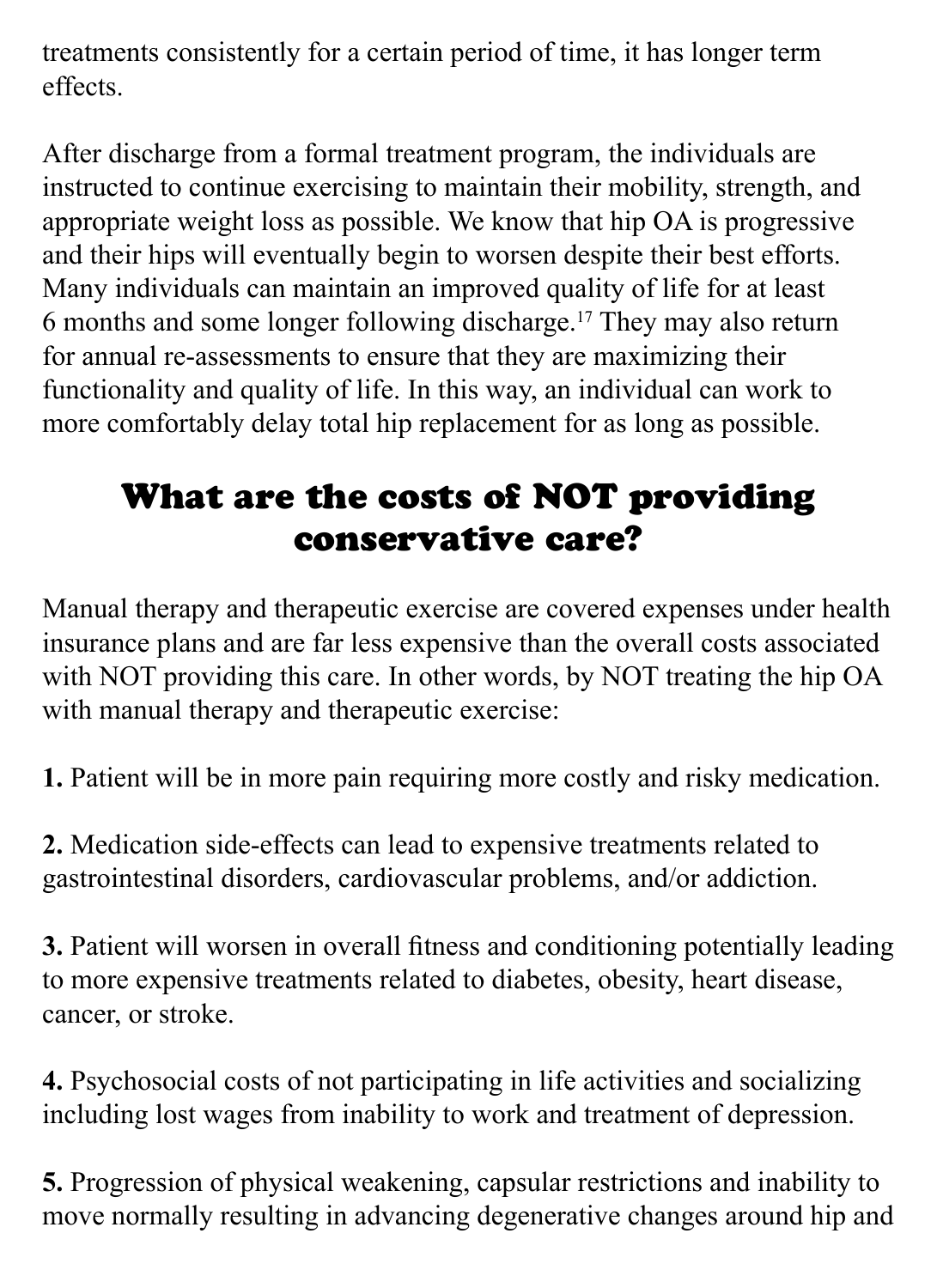sooner hip replacement surgery.

What are the costs of NOT providing conservative treatment as above? Ask the insurance companies. They fully understand how much osteoarthritis is currently costing them. It is in the billions of dollars and this is why they support treatments that can reduce medication use, decrease rates of obesity, and get people exercising.

#### What happens when conservative measures are exhausted?

As the disease progresses, many people, even with delayed surgery, greater quality of life and decreased co-morbidities such as obesity as a result of conservative care, will still require surgical intervention. Joint replacement surgery has been shown to be very effective in improving pain and function. If there are no contraindications or limiting factors, it is the premier choice of treatment once conservative measures have been exhausted.

There are, however, some obstacles to having surgery. It is very expensive, carries its own risks associated with surgery under general anesthesia, and may have to be repeated depending on the age of the individual. Historically, it has been reserved for individuals older than 65, but there are more and more individuals seeking out surgery at a younger age. Studies indicate that by 2030, 52% of patients needing primary hip replacements and 36% of those needing revision hip replacements will be younger than  $65$  years old.<sup>13</sup>

According to the American Academy of Orthopaedic Surgeons, those who do have the surgery, a primary total hip replacement will cost approximately \$40,000 and a secondary revision will cost about \$50,000. These figures do not include costs associated with rehabilitation services following the surgery and adaptive changes made to one's home.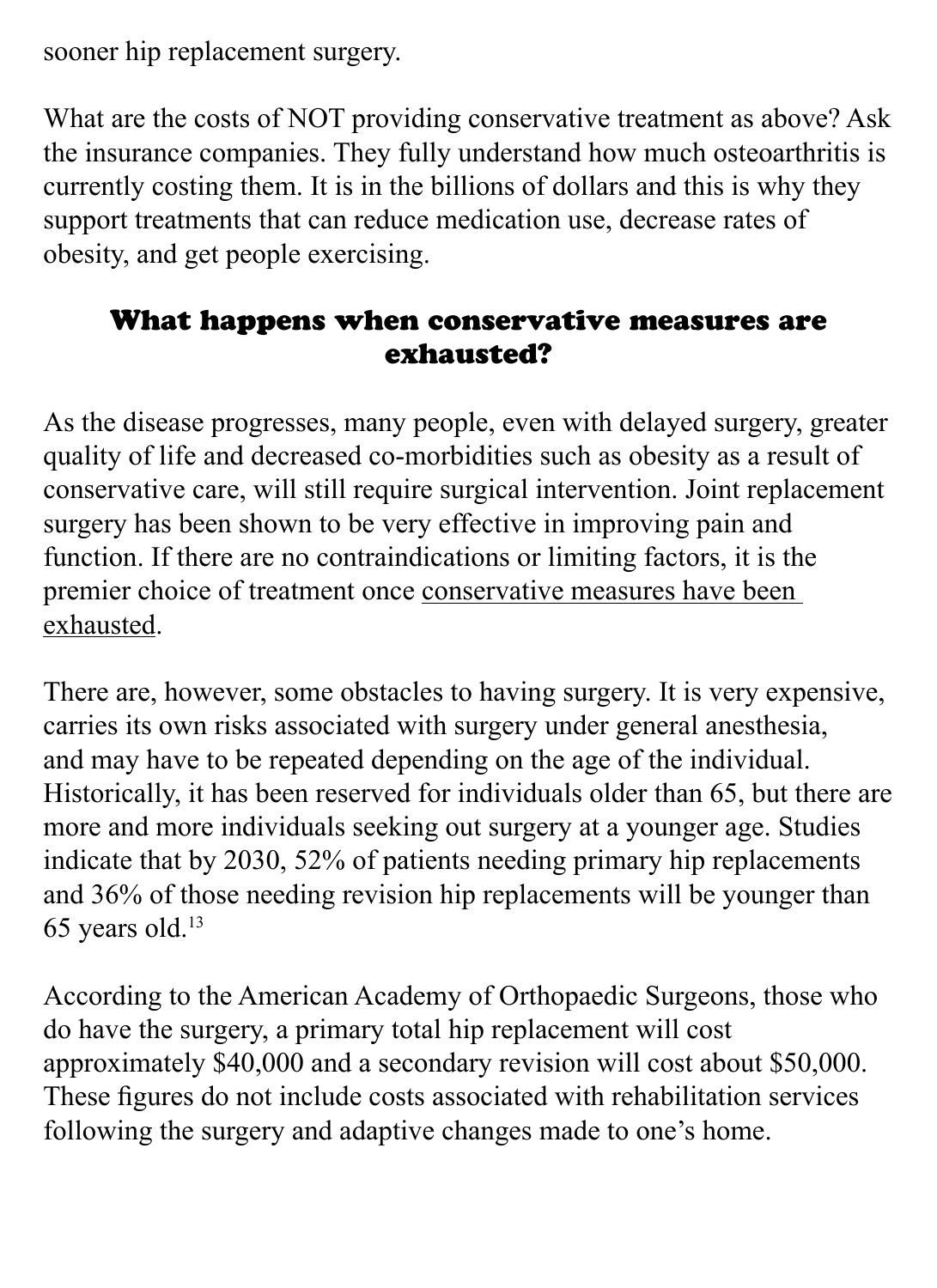Several studies have investigated the impairments and function in patients with hip OA, such as lower extremity muscle strength, hip range of motion (ROM), and aerobic capacity. Although surgery is very effective once conservative measures have been exhausted, it is important to note, data indicate that only  $12\%$  of the patients seeking help for hip pain ended up having hip replacement within 3 years and 22% within 6 years. Therefore, the patient group not candidates for surgery represents the majority of patients seeking primary care for hip pain, including patients with hip OA.<sup>36</sup> The take home message is clear: We need to exhaust conservative measures first because most patients are not candidates for surgery for at least 3-6 years.

# **Main conclusions from the Research?**

There are 6 main conclusions to be drawn from this research:

**1.** There is, and will continue to be, a massive increase in the number of individuals suffering from OA secondary to aging and obese populations.

2. More and more active and younger individuals are seeking treatment. More than  $50\%$  are younger than 65.

**3.** There will be a huge financial burden to the individual and federal healthcare system with over \$100 billion dollars spent per year related to OA treatment.

4. The majority of individuals seeking treatment for hip pain will not actually need surgery, but will need some form of conservative care. However, there will still be a huge increase in the number of individuals requiring hip replacement surgery overall.

**5.** There will still be a massive increase in the number of people needing surgery, but there will be a significant shortage of surgeons able to perform these surgeries in the near future.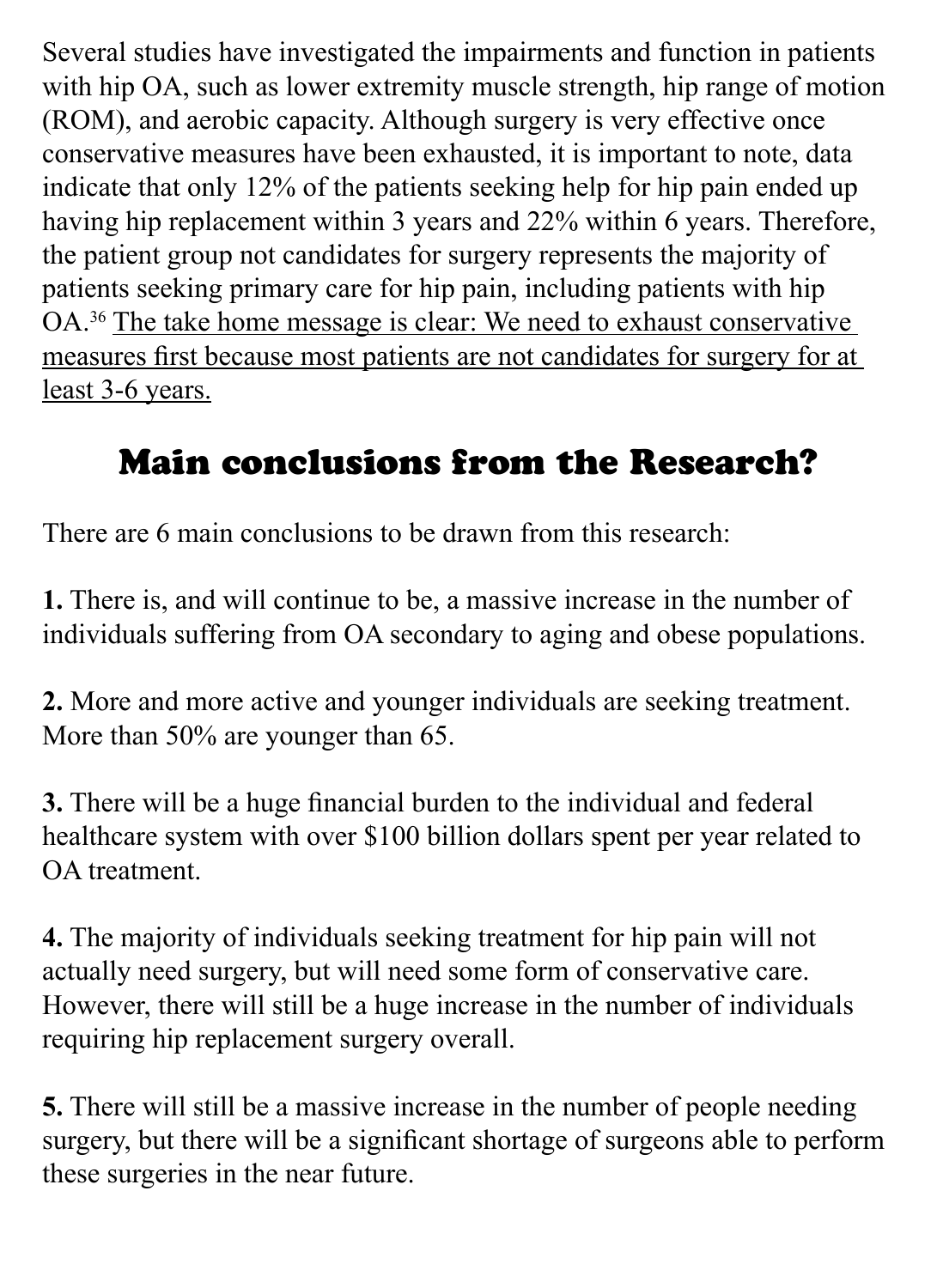6. Combining a variety of Manual Therapy techniques such as Long Axis Hip Traction and Therapeutic Exercise shows the greatest promise for conservative treatment of Hip OA.

Even though we can predict that the overall healthcare costs will be far less with this newer model of treatment that combines manual therapy with therapeutic exercise, costs associated with OA will still become staggering due to the dramatic increase in individuals overall seeking treatment in the next 10-20 years. Both the individual, private insurance company and Medicare will be looking to reduce expenses, yet still expect excellent outcomes.

There is currently, and will continue to be, an enormous demand for any conservative treatment that can provide positive treatment effects while reducing costs for the patient, insurer, and federal government.

# **Manual Therapy at Home?**

My name is Tony Rocklin and I am a Doctor of Physical Therapy certified in Orthopaedic Manual Therapy and CEO of MedRock, LLC. I am a clinician of 15 years and partner in a large privately-owned physical therapy company. I am certified in Orthopaedic Manual and Manipulative Therapy by the North American Institute of Orthopaedic Manual Therapy.

I have seen, and continue to see first-hand, the positive effects of manual therapy and therapeutic exercise on mild and moderate hip OA as well as some individuals with more severe OA. Patients are able to return to social, leisure and work activities that they previously avoided due to pain, immobility, and fear of worsening their condition. They are able to be much more comfortable and functional in their delay of surgery, when possible and/or necessary, and push it back when it is more appropriate based on their surgeon's recommendation and general health condition.

Having been in the trenches of orthopedic rehabilitation for 15 years now and seeing these positive effects, I have always theorized that if the patient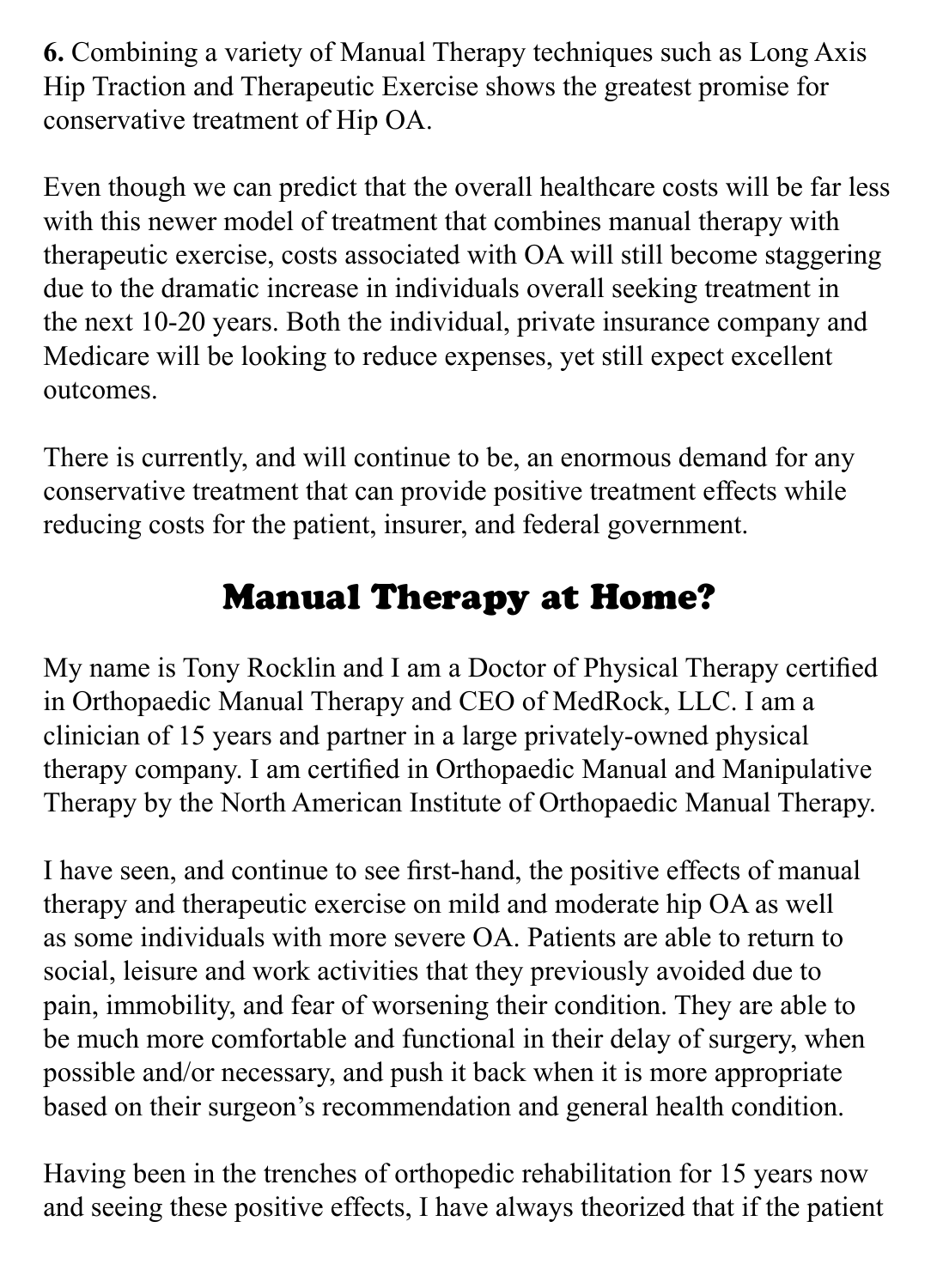had some way of independently performing manual therapy at home, they would better accumulate and maintain increased mobility between visits and after discharge from therapy, have greater pain relief, and have greater compliance with their independent home exercise program to progress strength, flexibility, and weight loss. Before now, there have not been any simple devices or easy techniques that could be used independently by the patient at home.

# Introducing the HipTrac<sup>TM</sup>

The Hip Trac<sup>TM</sup> is a durable, portable, and light-weight hip traction device that is easily and independently used by the patient at home. Because most individuals that require use of this device will range from 30-90 years old, it was important to design it with the idea that it had to be extremely portable and simple to use, without the assistance of another person.

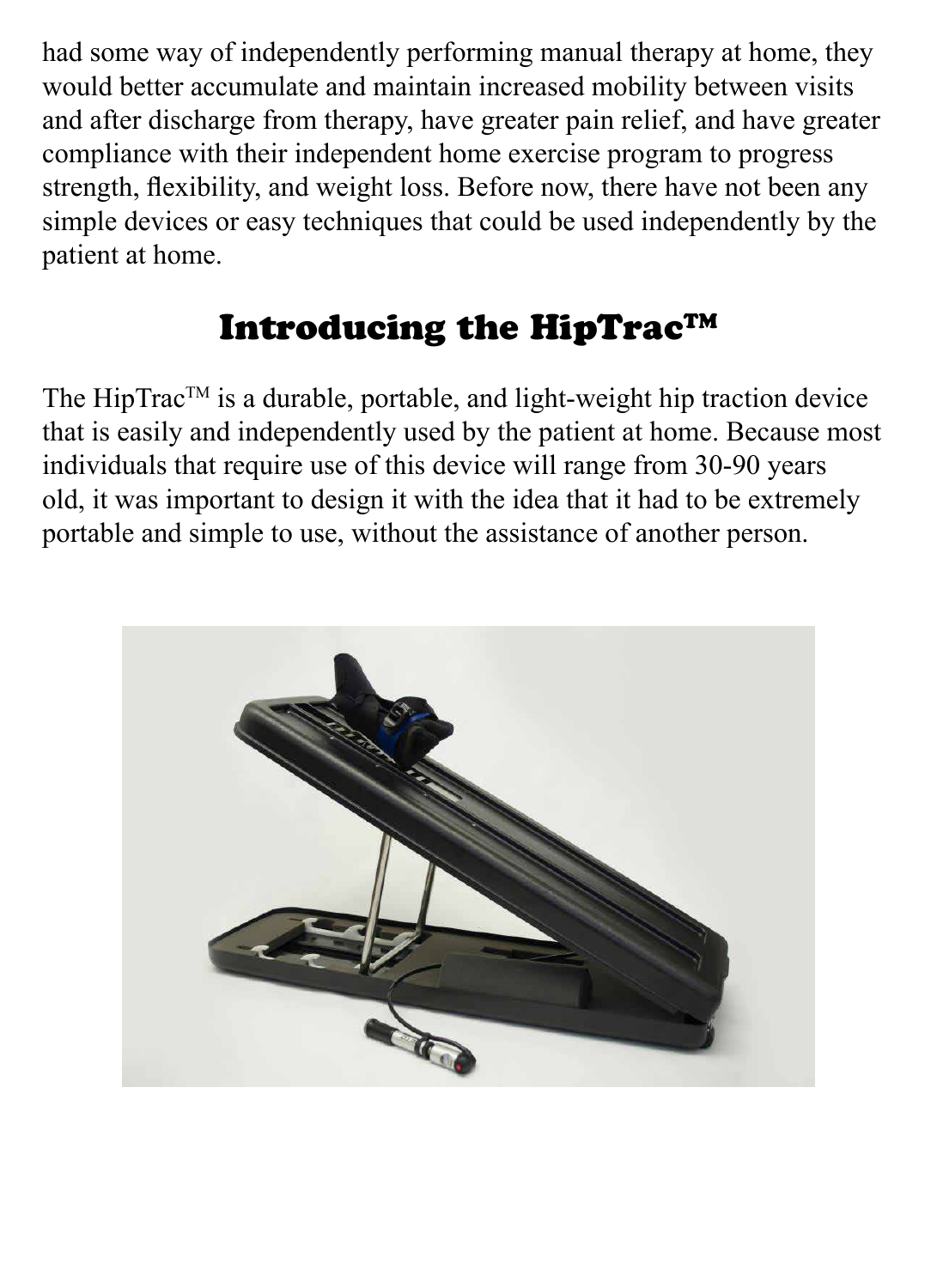

The HipTrac<sup>TM</sup> is safe, effective, and empowers the individual to work independently towards their own well-being. It has been cleared by the FDA for immediate use and sale beginning in 2012. The HipTrac<sup>TM</sup> is simply simulating the same evidenced-based Manual Therapy Technique of Long Axis Hip Traction that was described earlier in this paper. This technique is used in all medical, physical therapy and chiropractic clinics across the world to decrease pain and generally increase hip mobility.

As stated earlier, beginning conservative treatment with manual therapy by a health care provider, such as a physical therapist, works best by accumulating the effects  $1-2x$  per week for  $3-8$  weeks. The patient's mobility increases from one visit to the next, however there is a slight rebound or stiffening between visits. This is not abnormal and occurs regularly at varying amounts depending on the individual. Using the  $HipTrac^{TM}$ , at home and between visits, will continue the capsular mobilization and stretching, lessening the rebound effect and decreasing pain. This will lead to improved outcomes sooner and more comfortably. It is extremely important to understand that the  $HipTrac^{TM}$  does not replace manual therapy and therapeutic exercise, it only complements them. Best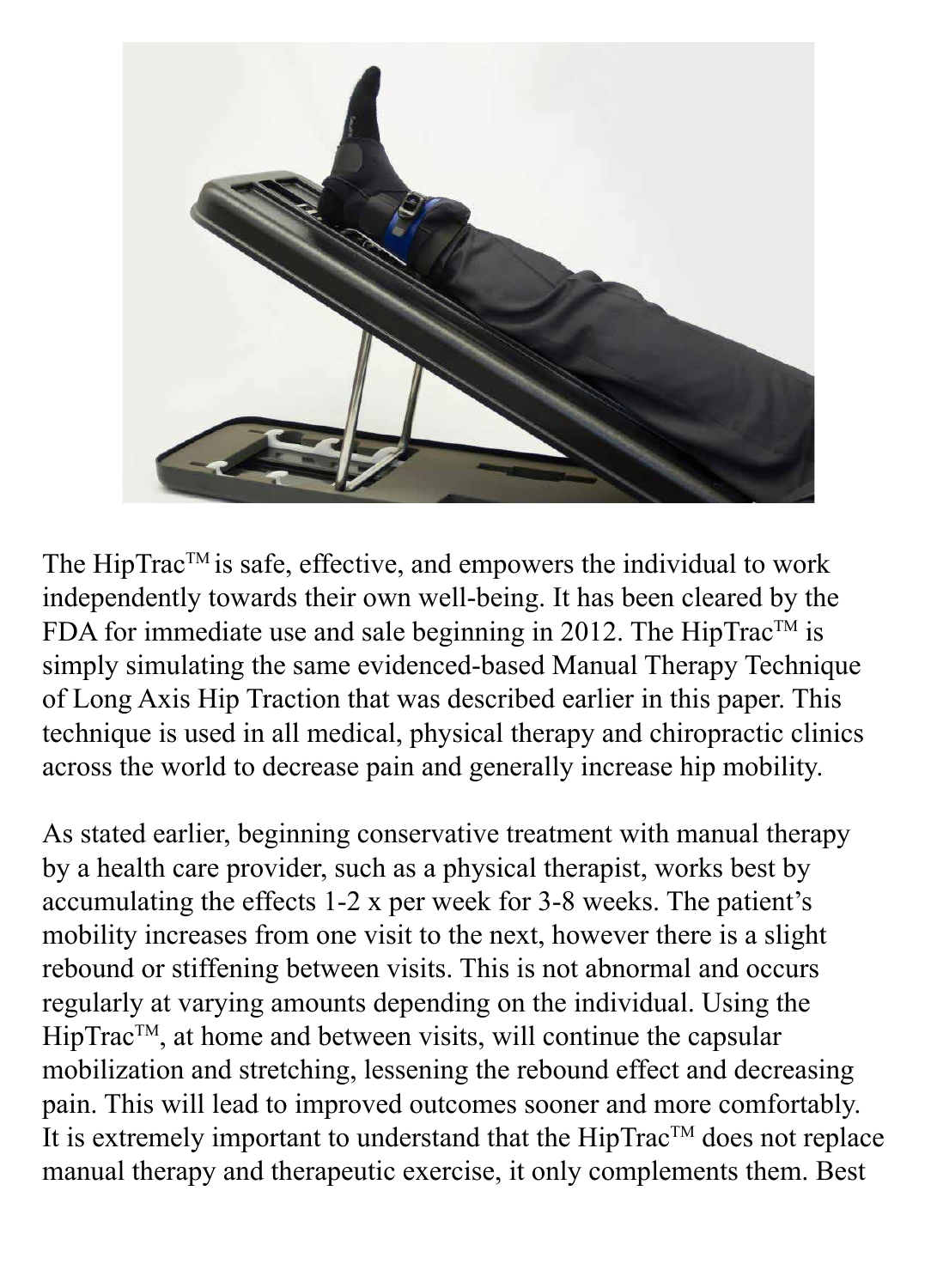results are obtained by receiving all of the specific soft tissue and joint mobilization techniques from the appropriate medical provider, learning an appropriate home exercise program AND continually using the HipTrac<sup>TM</sup>. Upon discharge from treatment, the individual will continue to independently use the HipTrac<sup>TM</sup> to maintain capsular mobility while performing their therapeutic exercise program at home. We believe, and studies are underway, that the effects will last longer than 6-12 months when combined with regular use of the HipTrac™.

A way to think about manual therapy and the HipTrac<sup>TM</sup> is similar to what happens when your car breaks down. You need to push your car off the street and down to the mechanic. It takes a lot of energy and specific force to get the car moving, but once you get it moving, gain some inertia, it takes a lot less energy and specific force to keep it moving. Likewise for hip OA, it is best to see your healthcare provider to get your hip moving, then use the HipTrac with your independent home exercise program to **keep** it moving after discharge from a formal program.

Think about what occurs historically, as we have discussed above, when someone seeks help for their hip pain. They will go to their primary care physician who may or may not prescribe medications or exercises. The medications cost money, mask the problem and have long term gastrointestinal, cardiovascular, and addictive side-effects. What are the costs of these side-effects in addition to long term medication use? Also think about the lack of exercise by the individual because they are in too much pain or even increased pain if they do try to exercise with capsular restrictions. What are the costs of side-effects related to obesity, diabetes, heart disease, cancer and de-conditioning? What are the costs of depression and other mental health issues because the person is suffering with chronic pain, not engaging socially with friends or family, and not able to work? What are the costs of lost wages alone? This may seem dramatic, but this is the reality that millions of individuals are faced with every day around this country.

I am not suggesting that conservative treatment combined with the  $HipTrac^{TM}$  is going to save every single one of these individuals, no single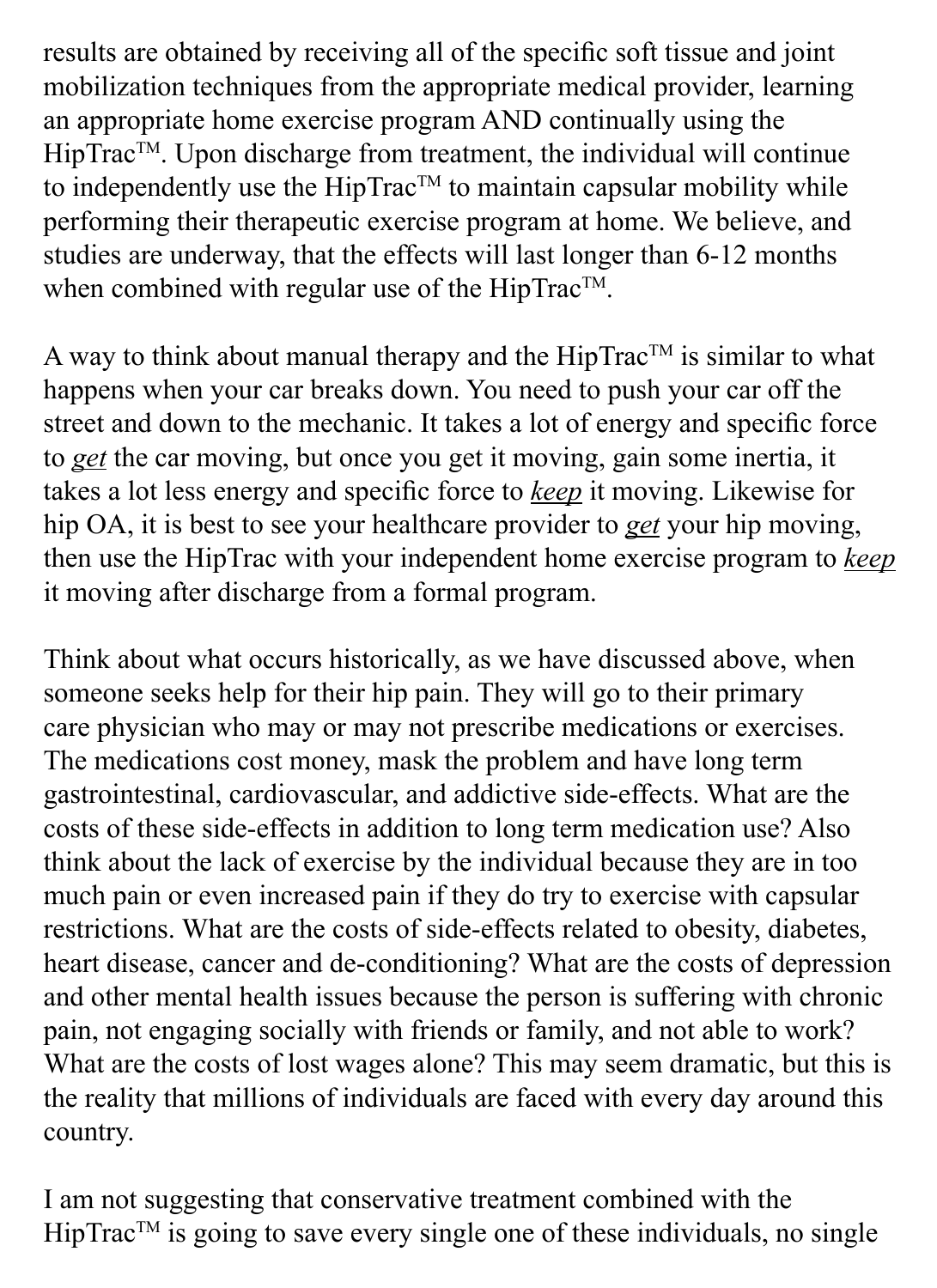treatment can. I am suggesting that use of the  $HipTrac^{TM}$ , in combination with manual therapy and therapeutic exercise, can make a huge difference in many individuals' lives while saving millions of dollars for the individual, private insurance company and the U.S. healthcare system overall.

The HipTrac<sup>TM</sup> is not going to eliminate the need for surgical intervention. As stated earlier, surgery is the premier choice once conservative care is exhausted and the demand for surgery is going to rise sharply in the next few decades. We are working to improve the level of conservative care and quality of life during the gap between diagnosis and surgery. Most individuals are diagnosed years before surgery is necessary or desired. In some cases, surgery is not an options due to contraindications for surgery. If we can improve individuals' quality of life and physical health prior to surgery, we would argue that we are able to save a great deal of money, improve physical health while eliminating risk for co-morbidities, and better preparing individuals for surgery, if needed.

The idea of a home traction device for treating various orthopedic conditions is not new. There are tens of thousands of home Cervical and Lumbar Traction units disbursed every year in the United States for treating OA of the spine as well as a myriad of other spinal conditions. They are popular in the medical community and routinely covered by most insurance plans, including Medicare.

Similarly, the HipTrac<sup>TM</sup> will help provide the same opportunity to the millions of Americans who are suffering from OA of the hip. What separates the HipTrac<sup>TM</sup> from the spinal traction units in superiority for its intended use, besides the location of treatment, is the fact that it works on one specific problem; capsular restriction and pain at the hip joint. Spinal traction units are popular but they cannot be used for every cervical condition because they cannot exactly replicate manual traction by the provider in all cases. Oftentimes, there are slight variances and tweaks to how the provider has to manually traction the spine. The home device cannot do this and therefore the patient may not obtain relief. This will lead to poor compliance at home in some cases. However, the  $HipTrac^{TM}$  does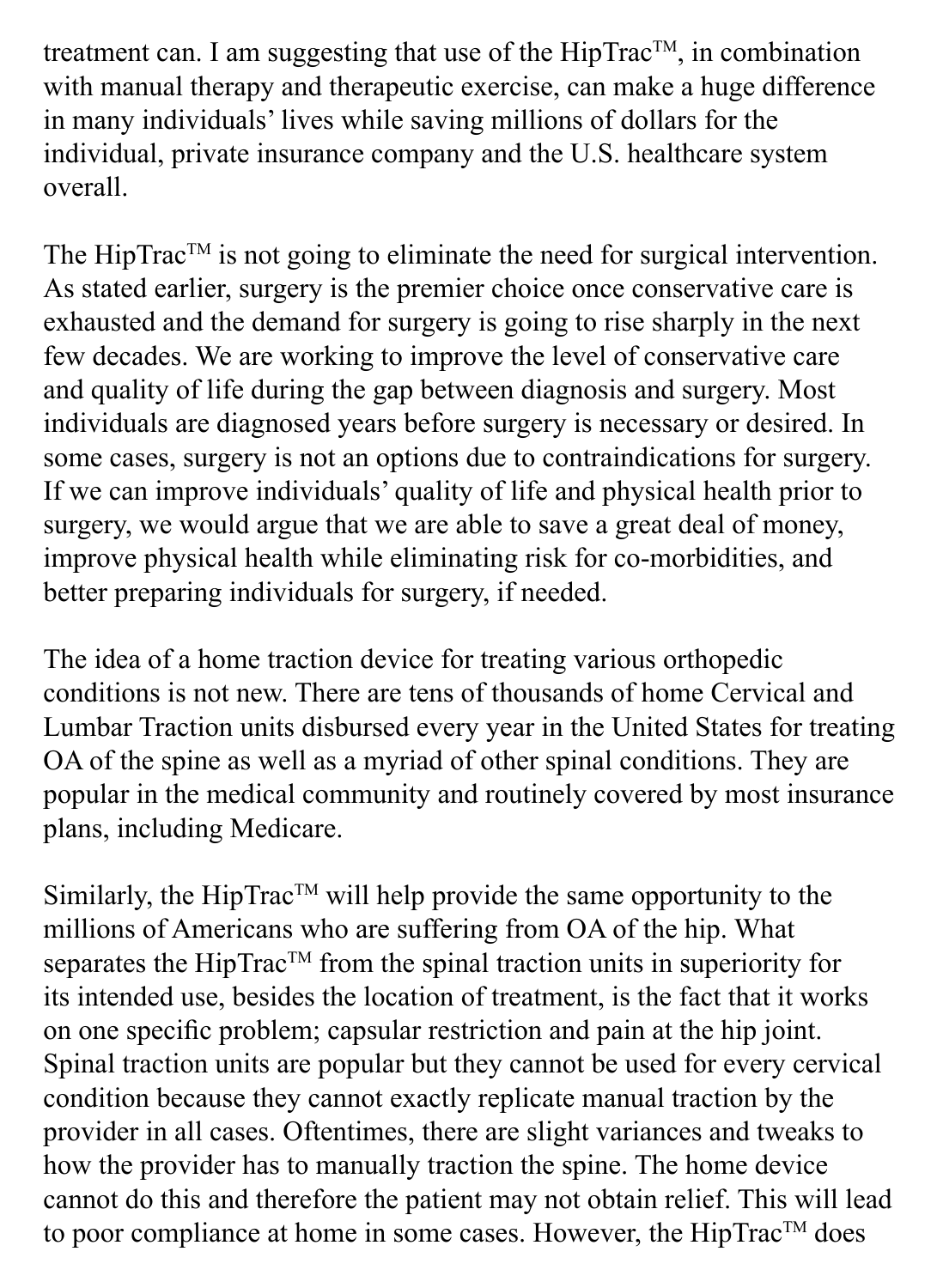replicate the manual technique at the hip exactly they way the provider does it. The provider can set the patient up at home with the HipTrac in the exact fashion in which the hip traction is provided in the clinic. This is why the insurance company will see greater compliance with the HipTrac for its intended purpose versus the spinal traction units overall.

# **Summary and Conclusions**

Manual Therapy by provider and instruction in home exercise program Consistent and Independent Hip Traction Less Pain and Increased Mobility Greater Compliance with Home Exercises Decrease Weight and Increased Strength and Flexibility Greater Functional Ability and Outcomes Increased Patient Satisfaction and Decreased Overall Costs for the Patient and the Insurance Company

Current statistical analysis shows that there are already up to 18-24 million individuals in the United States with some form of personal disability related to hip osteoarthritis. The oldest of the "baby boomers", which consist of 79 million individuals, turn 65 years old beginning January 1, 2011. In 2031, when the oldest will turn 85 years old, there will still be 51 million "boomers" remaining.<sup>43</sup> With these staggering figures predicted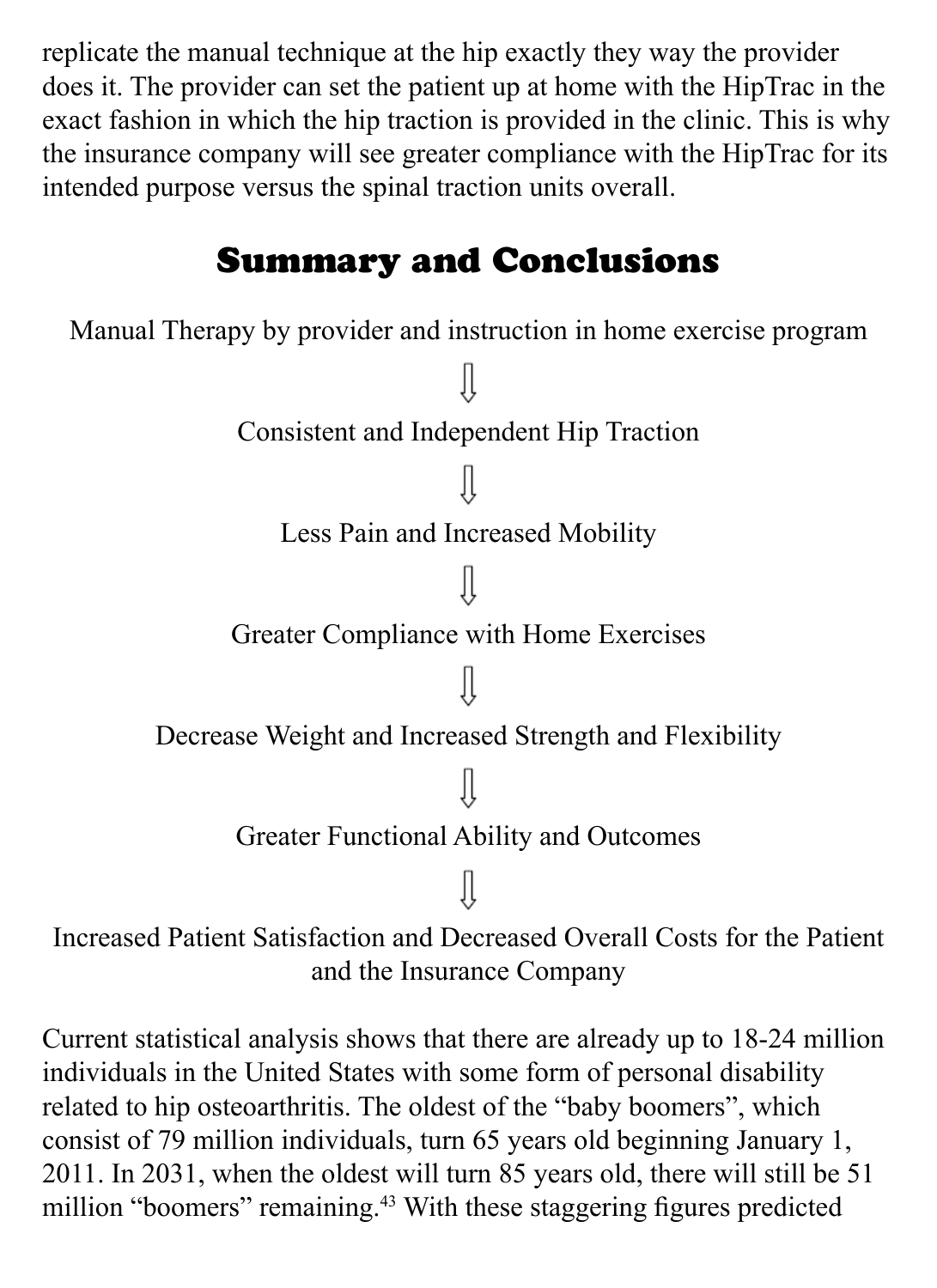in the next 20 years and the healthcare crisis that we are already facing, it is imperative that we create or expand any evidence-based, conservative treatment that can help improve outcomes and patient quality of life, while decreasing overall healthcare costs. The HipTrac<sup>TM</sup> is designed to do just that.



Contact us today to request a demo and find out how hip traction can help your patient's success story HipTrac.ca 519-966-8200

#### **References**

1. Altman RD, Bloch DA, Dougados M, et al. Measurement of Structural Progression in Osteoarthritis of the Hip: the Barcelona Consensus Group. Osteoarthritis Cartilage. 2004;12:515-524.

2. American College of Rheumatology Annual Meeting, Washington D.C. November 10 to November 15, 2006.

3. American Physical Therapy Association. Guide to physical therapist practice, 2nd Edition. Phys Ther. 2001;81:9-744.

4. Bijlsma JW, Knahr K. Strategies for the prevention and management of osteoarthritis of the hip and knee. Best Pract Res Clin Rheumatol. Feb 2007;21(1):59-76.

5. Cibulka MT, Enseki K, Fagerson TL, et al. Clinical Practice Guidelines Linked to the International Classification of Functioning, Disability, and Health from the Orthopaedic Section of the American Physical Therapy Association. Journal of Orthopaedic & Sports Physical Therapy. 2009;39(4):A1-25.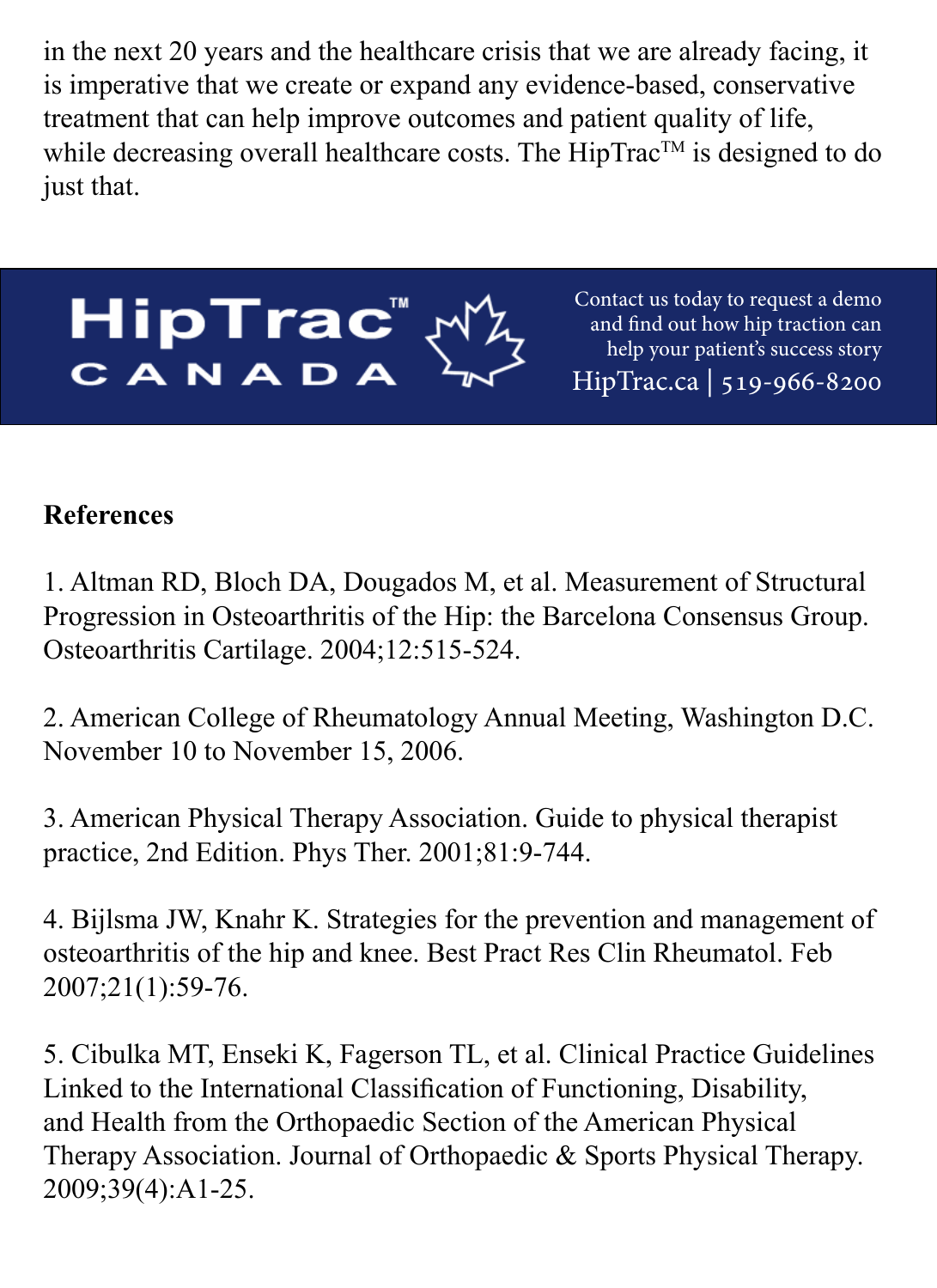6. Cleland, JA, Hoeksma HL, MacDonald CW, Smith M, Whitman, JM. Clinical Outcomes Following Manual Physical Therapy and Exercise for HipOsteoarthritis: A Case Series. Journal of Orthopaedic & Sports Physical Therapy. 2006;35(3):588-599.

7. Cochrane T, Davey RC, Matthes Edwards SM. Randomized controlled trial of the cost-effectiveness of water-based therapy for lower limb osteoarthritis. Health Technol Assess. 2005;9:iii-iv, ix-xi, 1-114.

8. Cook KM, Heiderscheit B. Conservative management of a young adult with hip arthrosis. J Orthop Sports Phys Ther. 2009;39(12):858-866.

9. Dagenais S, Garbedian, S, Wai E. Systematic Review of the Prevalence of Radiographic Primary Hip Osteoarthritis. Clin Orthop Relat Res. 2009; 467(3): 623–637.

10. Donatelli RA, Wooden MJ. Orthopaedic Physical Therapy. New York, NY. Churchill Livingstone; 1994.

11. Duthrie R, Bentley G. Mercer's Orthopaedic Surgery. 9th ed. Oxford, UK: Oxford University Press; 1006.

12. Elders MJ. The increasing impact of arthritis on public health. J Rheumatol Suppl. 2000;60:6-8.

13. Fehring TK. Shortage of Orthopaedic Surgeons Predicted for Total Joint-Replacement Surgeries. Academy of Orthopaedic Surgeons (AAOS) Annual Meeting. 2009.

14. Felson DT, Lawrence RC, Dieppe PA, et al. Osteoarthritis: new insights. Part 1: the disease and its risk factors. Ann Intern Med. 2000;133:635-646.

15. Fransen M, McConnell S, Bell M. Exercise for osteoarthritis of the hip or knee. Cochrane Database Syst Rev. 2003;CD004286. http:/dx.doi.org/ 10.1002/14651858.CD004286.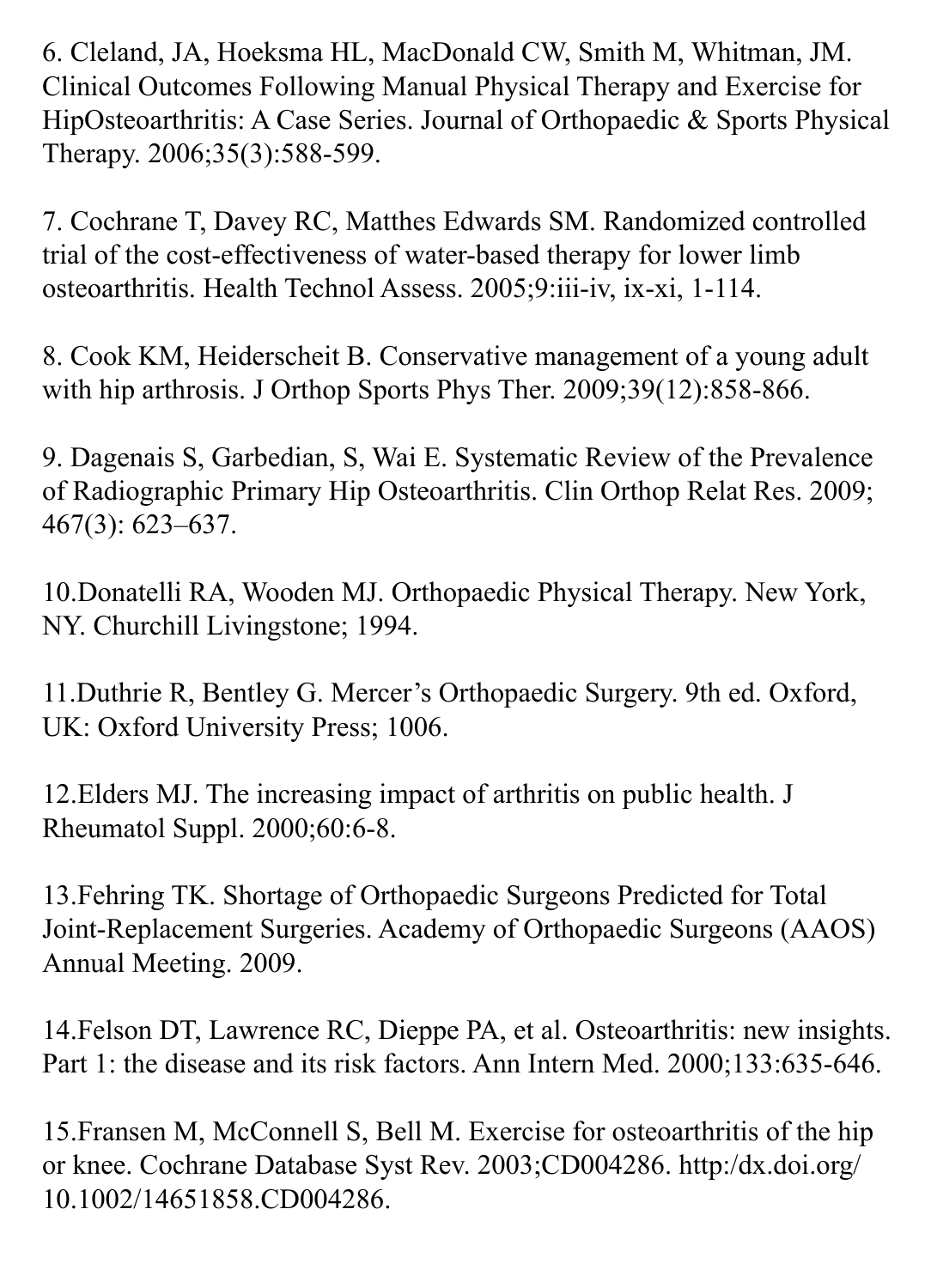16. Hernández-Molina G, Reichenbach S, Zhang B, Lavalley M, Felson DT. Effect of therapeutic exercise for hip osteoarthritis pain: results of a meta-<br>analysis. Arthritis & Rheumatism. 2008;59(9):1221–1228.

17. Hoeksma HL, Dekker J, Ronday HK, et al. Comparison of Manual Therapy and Exercise Therapy in Osteoarthritis of the hip: a randomized trial. Arthritis Rheum. 2004;51:722-729.

18. Hopman-Rock M, Westhoff MH. The effects of a health educational and exercise program for older adults with osteoarthritis for the hip or knee. J Rheumatol. 2000;27:1947-1954.

19. Howard PD, Levitsky, B. Manual therapy intervention for a patient with a total hip arthroplasty revision. Journal of Orthopaedic  $\&$  Sports Physical Therapy. 2007;37:763-768.

20. Hunter DJ, Lo GH. The management of osteoarthritis: an overview and call to appropriate conservative treatment. Rheumatic Disease Clinics of North America. 2008;4:689-712.

21. Iorio, R. Supply Crisis in Hip and Knee Replacements: An Expert Interview. Academy of Orthopaedic Surgeons (AAOS) Annual Meeting. 2011.

22. Ingvarsson T. Prevalence and inheritance of hip osteoarthritis in Iceland. Acta Orthop Scand Suppl. 2000;298:1-46.

23. King L. Case Study: Physical Therapy Management of Hip Osteoarthritis Prior to Total Hip Arthroplasty. Journal of Orthopaedic  $\&$ Sports Physical Therapy. 1997;1: 35-38.

24. Kurtz S, Ong K, Lau E, Mowat F, Halpern M. Projections of primary and revision hip and knee arthroplasty in the United States from 2005 to 2030. J Bone Joint Surg Am. 2007;89(4):780-5.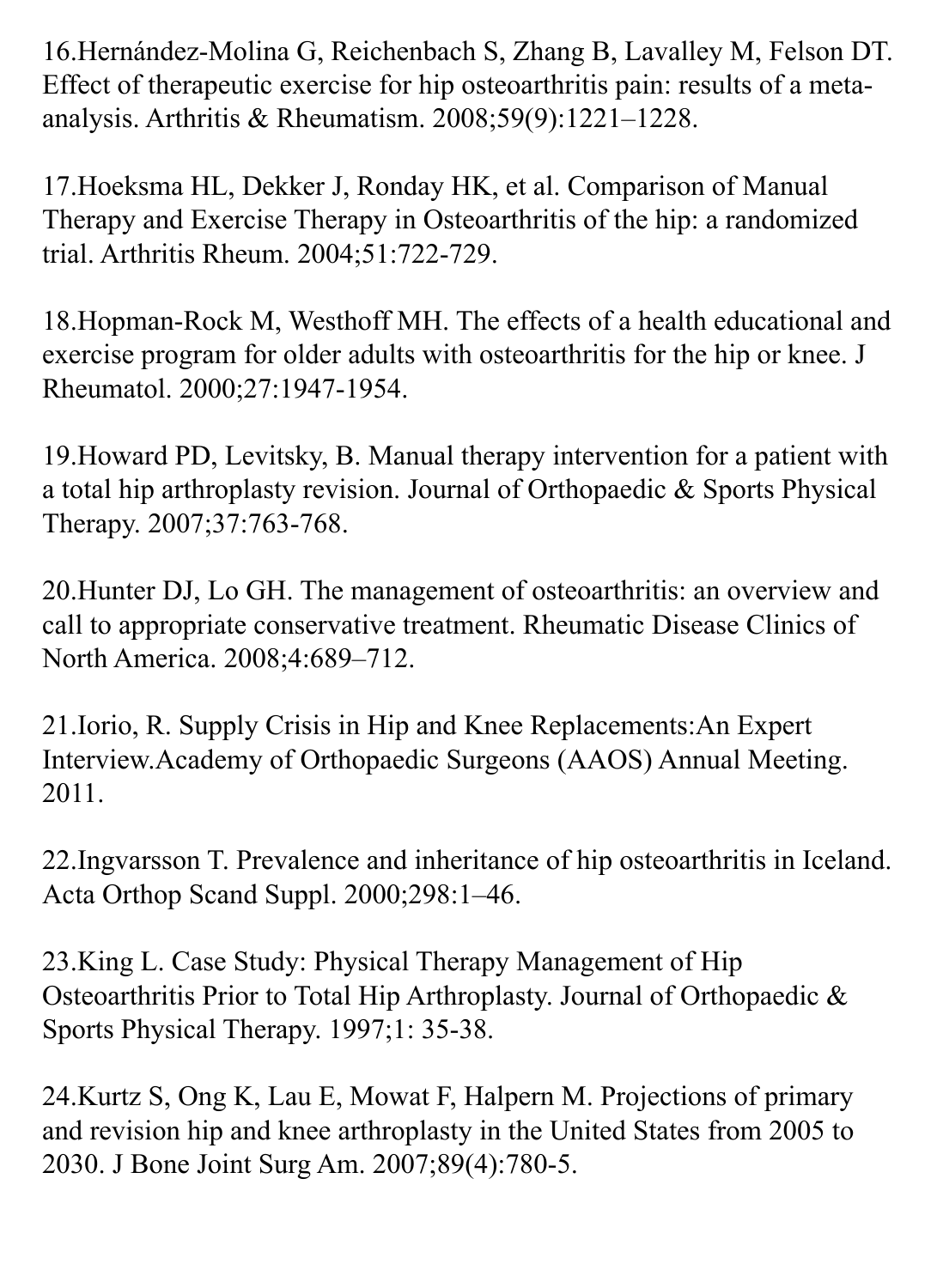25. Lawrence RC, Hochberg MC, lesey Jl, et al. Estimates of the prevalence of selected arthritic and musculoskeletal diseases in the United States. J Rheumatol. 1989;16:427-441.

26. Loudon, JK. Manual therapy management of hip osteoarthritis. J Man Manip Ther. 1999;7:203-208.

27. Mannoni A, Briganti MP, Di Bari M, Ferrucci L, Costanzo S, Serni U, Masotti G, Marchionni N. Epidemiological profile of symptomatic osteoarthritis in older adults: a population based study in Dicomano, Italy. Ann Rheum Dis. 2003;62:576–578.

28. Marks R. Comorbid depression and anxiety impact hip osteoarthritis disability. Disability and Health Journal.  $2009;2(1):27-35$ .

29. Memel DS, Kirwan JR, Sharp DJ, Hehir M. General practitioners miss disability and anxiety as well as depression in their patients with osteoarthritis. Br J Gen Pract. 2000; 50(457): 645-648.

30. Minor MA, Hewett JE, Webel RR, Anderson SK, Kay DR. Efficacy of physical conditioning exercise in patients with rheumatoid arthritis and osteoarthritis. Arthritis Rheum. 1989;32:1396-1405.

31. Odding E, Valkenburg HA, Stam HJ, Hofman A. Determinants of locomotor diability in people aged 55 years and over: the Rotterdam Study. Eur J Epidemiol. 2001;17:1033-1041.

32. Paans N, Akker-Scheek I, Van der Meer K, Bulstra S, Stevens M. The effects of exercise and weight loss in overweight patients with hip osteoarthritis: design of a prospective cohort study. BMC Musculoskelet Disord. 2009; 10: 24.

33. Pisters MF, Veenhof C, van Meeteren NL, et al. Long-term effectiveness of exercise therapy in patients with osteoarthritis of the hip or knee: a systematic review. Arthritis Rheum. 2007;57:1245-1253.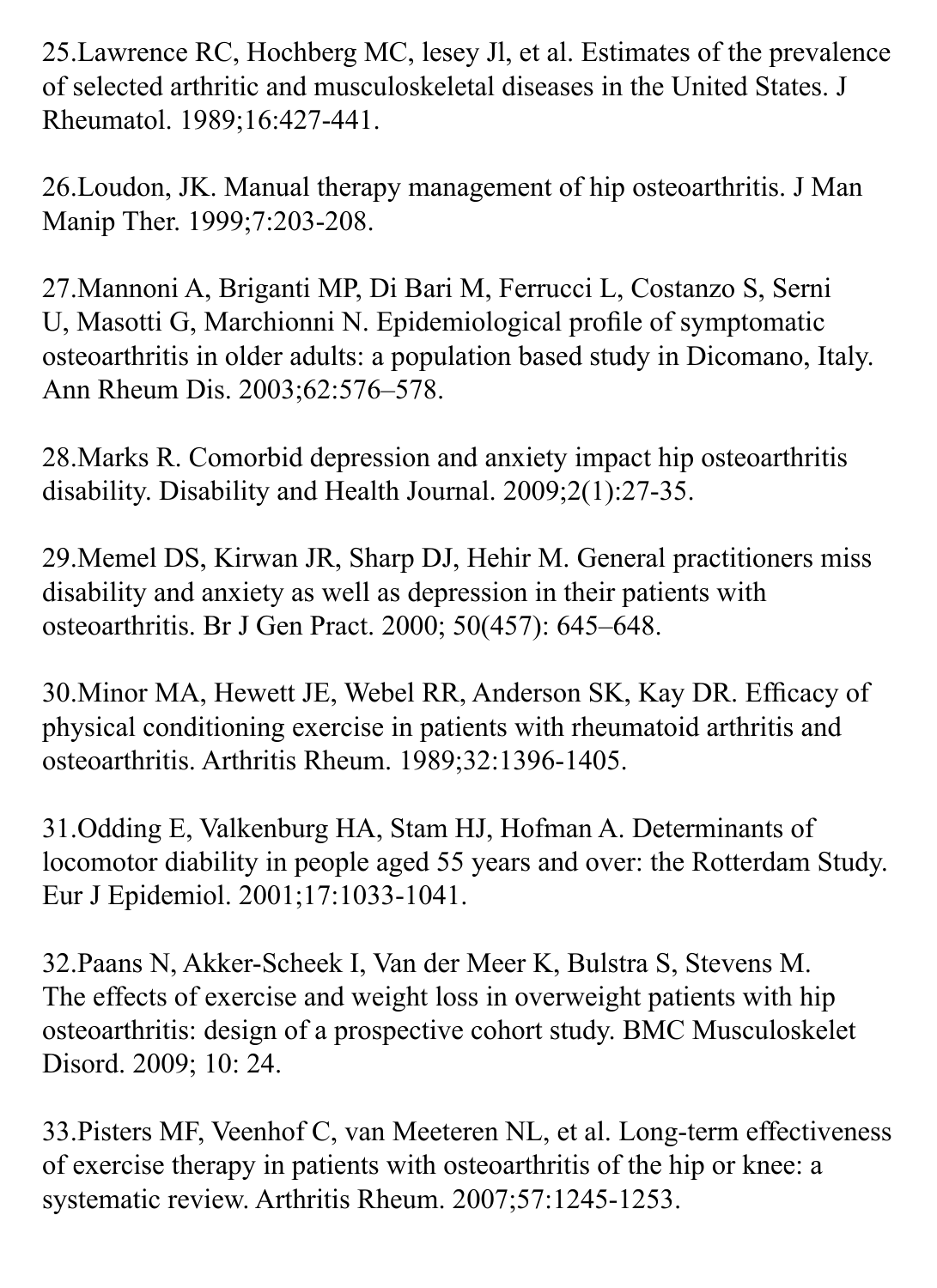34. Pop T, Szczygielska D, Drubicki M. Epidemiology and cost of conservative treatment of patients with degenerative joint disease of the knee and hip. Ortopedia Traumatologia Rehabilitacja. 2007;9(4):405–12.

35. Roddy E, Zhang W, Doherty M, et al. Evidence-based recommendations for the role of exercise in the management of osteoarthritis of the hip or knee-the MOVE consensus. Rheumatology (Oxford). 2005; 44:67-73.

36. Rydevik K, Fernandes L, Nordsletten L, Risberg, MA. Functioning and Disability in Patients with Hip Osteroarthritis with Mild to Moderate Pain. Journal of Orthopaedic & Sports Physical Therapy. 2010;40(10):616-624.

pharmacological treatment options are not frequently used in the 37. Shrier I, Feldman DE, Gaudet MC, et al. Conservative nonmanagement of hip osteoarthritis. Journal of Science and Medicine in Sport. 2006;9:81-86.

38. Song J, Chang HJ, Tirodkar M, Chang RW, Manheim LM, Dunlop DD. Racial/ethnic differences in activities of daily living disability in older adults with arthritis: a longitudinal study. Arthritis Rheum. Aug 15 2007;57(6): 1058-1066.

39. Sutlive T, Lopez H, Schnitker D, et al. Development of a Clinical prediction Rule for Diagnosing Hip Osteoarthritis in individuals with Unilateral Hip Pain. Journal of Orthopaedic & Sports Physical Therapy. 2008;9; 542-550.

40. Vaarbakken, K. Physiotherapy for painful and hypomobile hip joints. Advanced Master of Health Sciences in Physiotherapy. 2005:1-79.

41. Van Baar ME, Dekker J, Oostendorp RA, et al. Effectiveness of exercise in patients with osteoarthritis of hip or knee: nine months' follow-up. Ann Rheum Dix. 2001;60:1123-1130.